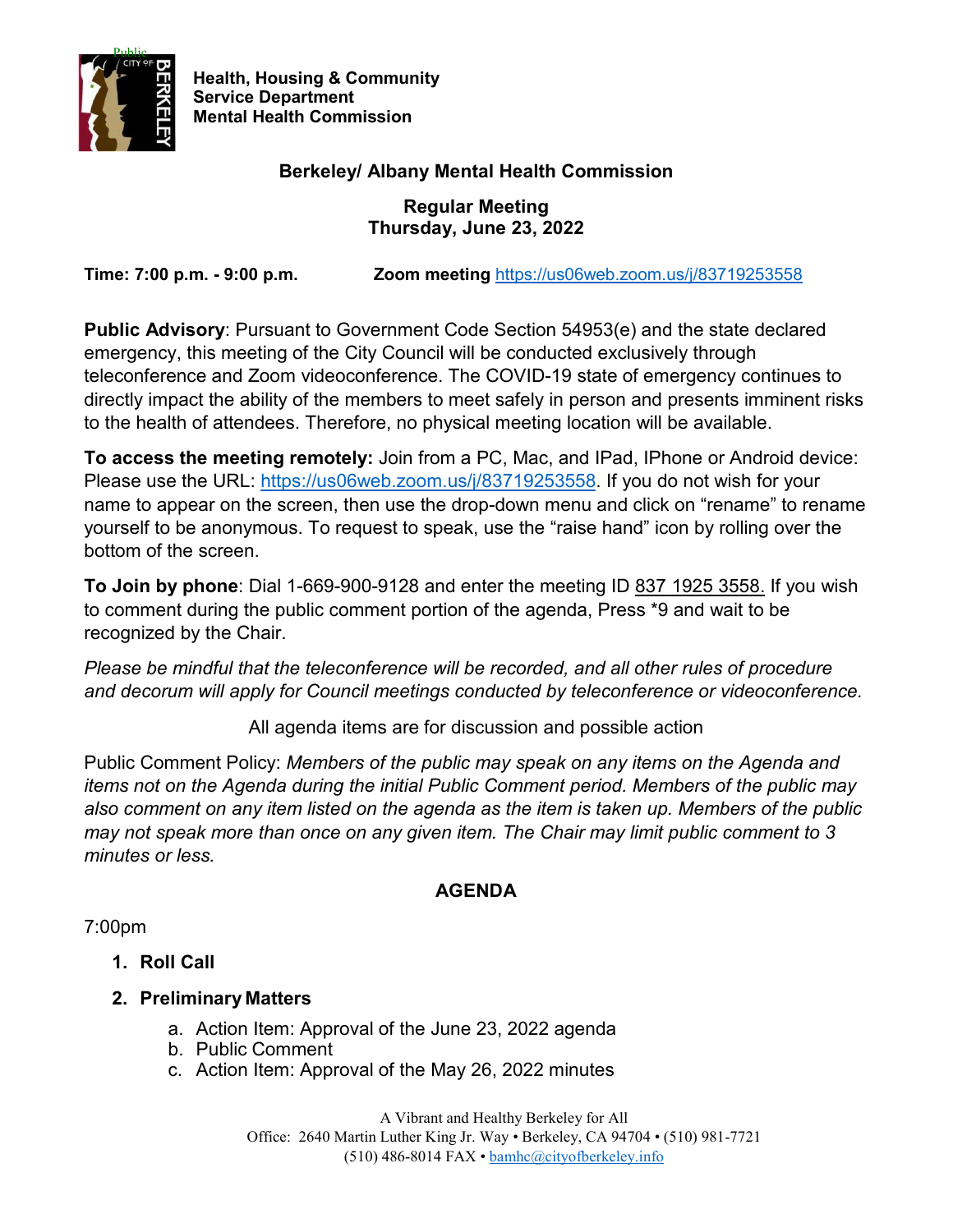

- **3. Bridge to SCU and SCU Update– Dr. Lisa Warhuus**
- **4. Selection of the Mental Health Division Manager Update - Dr. Lisa Warhuus**
- **5. Mental Health Service Act (MHSA) FY23 Annual Update Public Hearing - Karen Klatt**
	- a. Mental Health Service Act FY23 Annual Update
- **6. Mental Health Manager's Report**
	- a. MHC Manager Report for June 2022
	- b. MH Caseload Stats Final for May 2022
	- c. Diversity-Multicultural events list
	- d. Employee Classification Breakdown
	- e. Top 9 proposed Measures
	- f. Language Line Solutions
	- g. Organizational Chart
- **7. Review and Vote on Application from Judy Appel for the Mental Health Commission**
- **8. Establish Education Subcommittee**
- **9. Site Visit Subcommittee Report**
- **10.Santa Rita Jail Subcommittee Report**

## **11.Work Plan and Mental Health Commission Blueprint**

## **12.Adjournment**

Communications to Berkeley boards, commissions or committees are public record and will become part of the City's electronic records, which are accessible through the City's website. **Please note: Email addresses, names, addresses, and other contact information are not required, but if included in any communication to a City board, commission or committee, will become part of the public record.** If you do not want your e-mail address or any other contact information to be made public, you may deliver communications via U.S. Postal Service or in person to the secretary of the relevant board, commission or committee. If you do not want your contact information included in the public record, please do not include that information in your communication. Please contact the secretary to the relevant board, commission or committee for further information. The Health, Housing and Community Services Department does not take a position as to thecontent.